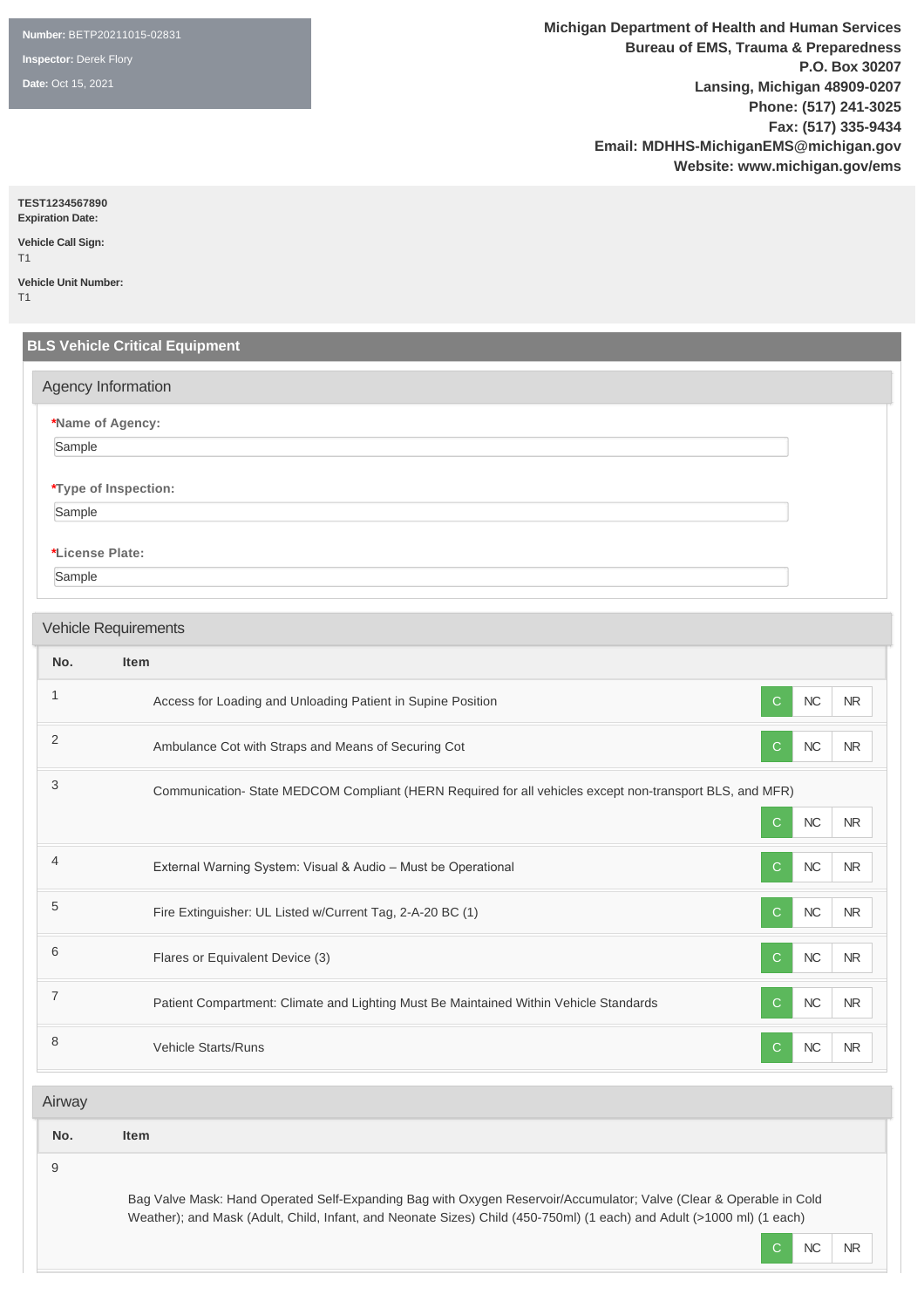| 10  | End Tidal CO2 Detection Capability: Either Quantitative Capnography or Colorimetric - Adult (1)                                                                                                               | С            | NC        | <b>NR</b>  |
|-----|---------------------------------------------------------------------------------------------------------------------------------------------------------------------------------------------------------------|--------------|-----------|------------|
| 11  | Nasal Cannulas: Adult and Pediatric (1 each)                                                                                                                                                                  | C            | $NC$      | <b>NR</b>  |
| 12  | Nasopharyngeal Airways: 1 Size between 16-24 fr and 1 Size between 26-34 fr                                                                                                                                   | C            | $NC$      | <b>NR</b>  |
| 13  | Non-Rebreather Masks: Adult, Child, and Infant (1 each)                                                                                                                                                       | С            | $NC$      | <b>NR</b>  |
| 14  | Oropharyngeal Airway: 0-1, 2-3, 4-5 (1 each)                                                                                                                                                                  | C.           | NC        | <b>NR</b>  |
| 15  | Oxygen On-Board w/Regulator Capable of 15 lpm, and Supplies                                                                                                                                                   | C            | $NC$      | ${\sf NR}$ |
| 16  | Oxygen Portable with Regulator Capable of 15 lpm, and Supplies                                                                                                                                                | C            | <b>NC</b> | ${\sf NR}$ |
| 17  | Pulse Oximeter with Pediatric & Adult Capability (1)                                                                                                                                                          | C            | $NC$      | NR         |
| 18  | Suction On-Board with a Regulator                                                                                                                                                                             | C            | $NC$      | ${\sf NR}$ |
| 19  | Suction Portable (Can be manually powered)                                                                                                                                                                    | C            | NC        | <b>NR</b>  |
| 20  | Suction Tubing: Wide-Bore Tubing, Rigid Pharyngeal Curved Suction Tip and Tonsil and Flexible Suction Catheters 6F-16F (1<br>between 6F-10F and 1 between 12F-16F). 1 set for each mechanical suction device. | C            | NC        | ${\sf NR}$ |
| 21  | Supraglottic (Combitube, King, I-Gel) (1 of Each Adult Size Required)                                                                                                                                         | C            | NC        | <b>NR</b>  |
| 22  | Tube Holder (1)                                                                                                                                                                                               | С            | NC        | <b>NR</b>  |
|     | Trauma - Bandaging                                                                                                                                                                                            |              |           |            |
| No. | Item                                                                                                                                                                                                          |              |           |            |
| 23  | Arterial Tourniquet (commercial) (1)                                                                                                                                                                          | $\mathsf{C}$ | NC        | <b>NR</b>  |
| 24  | Bandages - Triangular (4)                                                                                                                                                                                     | С            | $NC$      | NR.        |
| 25  | Band-Aids (assortment)                                                                                                                                                                                        | С            | $NC$      | <b>NR</b>  |
| 26  | Burn Sheets - Sterile (2)                                                                                                                                                                                     | C.           | $NC$      | $\sf NR$   |
| 27  | Dressing: Large Sterile Trauma (1)                                                                                                                                                                            | С            | $NC$      | NR         |
| 28  | Dressing - Occlusive: Sterile (aluminum foil, saturated gauze, etc.) (1)                                                                                                                                      | C            | $NC$      | <b>NR</b>  |
| 29  | Gauze Bandages: Rolled (6)                                                                                                                                                                                    | С            | $NC$      | <b>NR</b>  |
| 30  | Gauze Pads - 4" x 4" Sterile (12)                                                                                                                                                                             | С            | $NC$      | NR.        |
| 31  | Scissors - Bandage/Trauma (1 pair)                                                                                                                                                                            | С            | NC        | NR.        |
| 32  | Tape: Hypoallergenic (1 roll)                                                                                                                                                                                 | C            | $NC$      | <b>NR</b>  |
|     |                                                                                                                                                                                                               |              |           |            |
|     | Trauma - Splinting                                                                                                                                                                                            |              |           |            |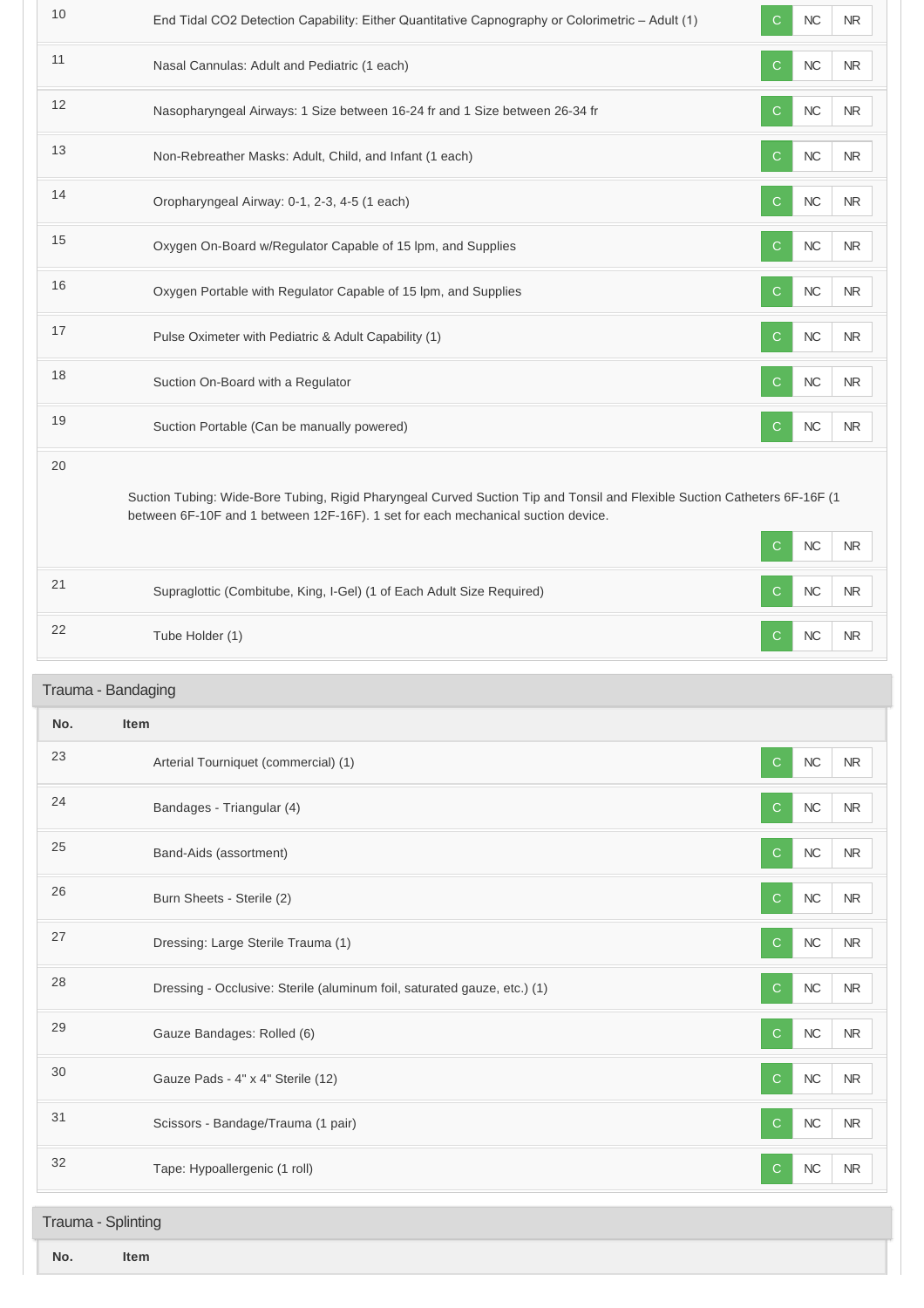| 33           | Cervical Immobilizers: Infant, Child, Adult (2 each)                                                                                                    | C            | NC         | <b>NR</b>      |
|--------------|---------------------------------------------------------------------------------------------------------------------------------------------------------|--------------|------------|----------------|
| 34           | Head Immobilization Device (2) - Firm Padding or Commercial Device                                                                                      | C            | <b>NC</b>  | NR.            |
| 35           | Long Spine Immobilization Device (2) - Rigid Support                                                                                                    | C            | NC         | <b>NR</b>      |
| 36           | Short Spine Immobilization Device (1) - Rigid Support                                                                                                   | C            | $NC$       | <b>NR</b>      |
| 37           | Rigid Splints - Short, Medium, and Long (Long must be at least 36 Inches each) (2 each)                                                                 | C            | NC         | N <sub>R</sub> |
| 38           | Traction Splinting Device (1)                                                                                                                           | C            | $NC$       | <b>NR</b>      |
| Drug Package |                                                                                                                                                         |              |            |                |
| No.          | <b>Item</b>                                                                                                                                             |              |            |                |
| 39           | Epinephrine Auto Injector - Adult and Child (1 each) (Locked & Secured)                                                                                 | С            | NC         | <b>NR</b>      |
|              | *Expiration Date:                                                                                                                                       |              |            |                |
| Sample       |                                                                                                                                                         |              |            |                |
|              | *Expiration Date:                                                                                                                                       |              |            |                |
| Sample       |                                                                                                                                                         |              |            |                |
|              | Cardiac Monitor/Defibrillator                                                                                                                           |              |            |                |
| No.          | <b>Item</b>                                                                                                                                             |              |            |                |
| 40           | <b>Defibrillation Pads</b>                                                                                                                              | С            | NC         | <b>NR</b>      |
| 41           | Means to Defibrillate Pediatric and Adult Patients. Per AHA adult pads can be used for pediatric patients.                                              | C            | NC         | <b>NR</b>      |
|              | Miscellaneous - PPE & Other                                                                                                                             |              |            |                |
| No.          | Item                                                                                                                                                    |              |            |                |
| 42           | Alcohol-Based Hand Cleanser (Towlette, Spray, or Liquid) (1)                                                                                            | C            | $NC$       | <b>NR</b>      |
| 43           | Disinfectant Cleaner for Bloodborne Pathogens EPA Registered (for vehicle cleaning) (1)                                                                 | C            | $NC$       | NR.            |
| 44           | Documentation Tools (Pens, Tablet, Run Forms)                                                                                                           | C            | $NC$       | <b>NR</b>      |
| 45           | Flashlight (1)                                                                                                                                          | C            | ${\sf NC}$ | <b>NR</b>      |
| 46           | Gloves Non-Latex (1 Box or Pouch of Each Size)                                                                                                          | C            | $NC$       | $\sf NR$       |
| 47           | HEPA Respirator or N-95 Masks (One for each crew member)                                                                                                | $\mathsf{C}$ | $NC$       | <b>NR</b>      |
| 48           |                                                                                                                                                         |              |            |                |
|              | Personal Protection Equipment: Impervious Gown, Eye Protection (Full Peripheral Glasses, Goggles, or Face Shield), and Mask<br>(One for each caregiver) |              |            |                |
|              |                                                                                                                                                         | С            | $NC$       | <b>NR</b>      |
| 49           | Reflective Safety Wear for each Crewmember                                                                                                              | C            | ${\sf NC}$ | <b>NR</b>      |
| 50           | Sharps Container (Fixed) (1)                                                                                                                            | C            | $NC$       | NR.            |
| 51           | Sharps Container (Portable) (1)                                                                                                                         | $\mathsf{C}$ | ${\sf NC}$ | ${\sf NR}$     |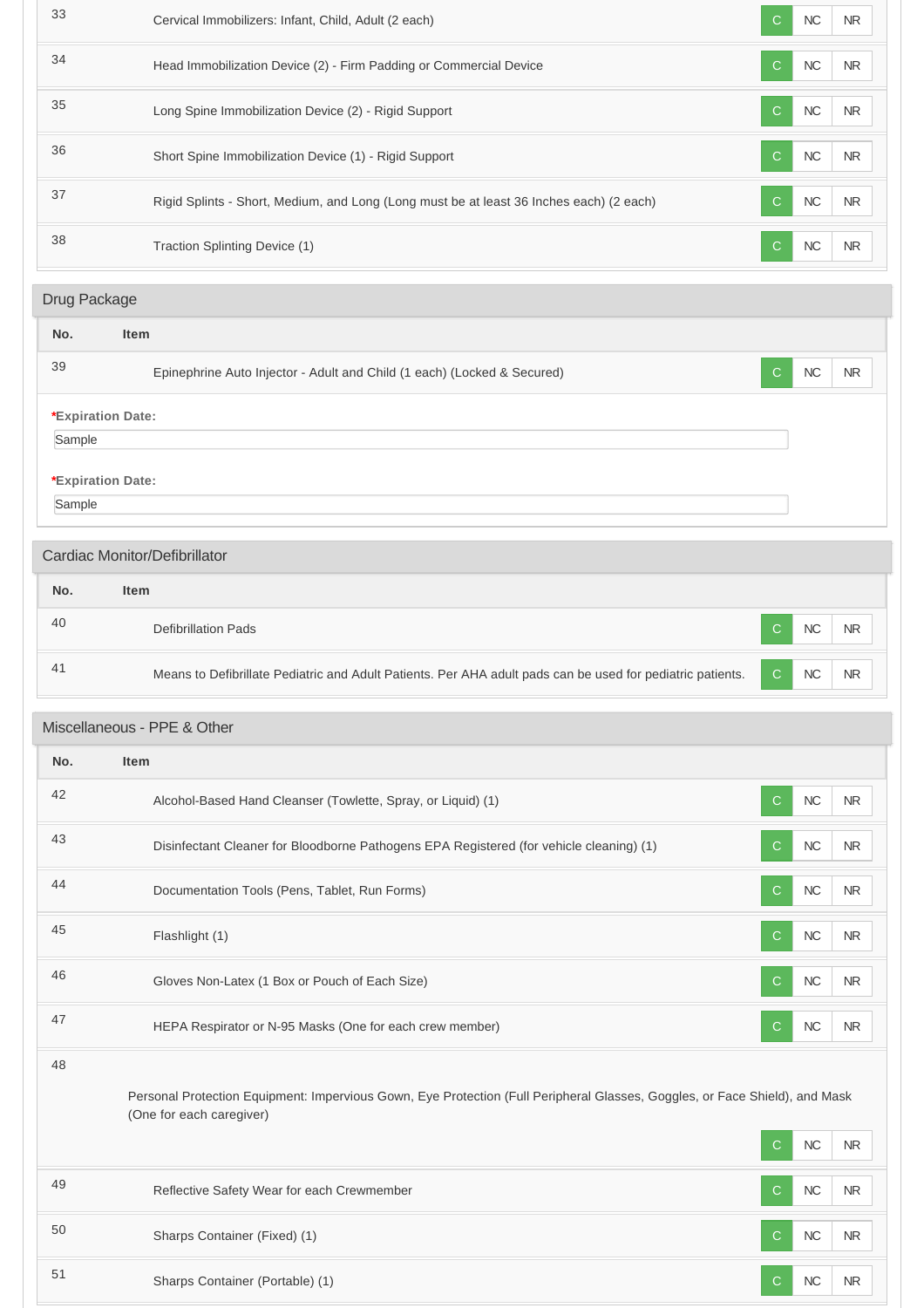| Miscellaneous - Patient                        |                                                                                                                                                       |              |            |           |  |  |
|------------------------------------------------|-------------------------------------------------------------------------------------------------------------------------------------------------------|--------------|------------|-----------|--|--|
| No.                                            | Item                                                                                                                                                  |              |            |           |  |  |
| 52                                             | Blankets (2) with 1 being a Thermal Absorbent Blanket, or Appropriate Heat-Reflective Material (adult size)                                           | $\mathsf{C}$ | NC         | $\sf NR$  |  |  |
| 53                                             | Blood Pressure Cuff and Sphygmomanometer : Infant, Child, Adult, and Large Adult (1 each)                                                             | C            | $NC$       | $\sf NR$  |  |  |
| 54                                             | Bottled Sterile Water or Bottled Normal Saline 0.9% (NS) (1 liter)                                                                                    | $\mathsf{C}$ | $NC$       | <b>NR</b> |  |  |
| 55                                             | Child Restraint System-Size Appropriate (1)                                                                                                           | C            | $NC$       | <b>NR</b> |  |  |
| 56                                             | Cold Packs (2)                                                                                                                                        | $\mathsf{C}$ | NC         | <b>NR</b> |  |  |
| 57                                             | Emesis Container (1)                                                                                                                                  | $\mathbf C$  | NC         | NR        |  |  |
| 58                                             | Glucometer or Blood Glucose Measuring Device with Reagent Strips                                                                                      | $\mathsf{C}$ | <b>NC</b>  | <b>NR</b> |  |  |
| 59                                             | Heat Packs (2)                                                                                                                                        | C            | NC         | NR        |  |  |
| 60                                             | Infant Thermal Cap (1)                                                                                                                                | $\mathsf{C}$ | $NC$       | $\sf NR$  |  |  |
| 61                                             | OB Kit: Sterile Contents (1) - (4 x 4 Dressing, Sterile Scissors or other Cutting Utensil, Bulb Suction, Clamps for Cord, Sterile<br>Gloves, Blanket) | С            | NC         | <b>NR</b> |  |  |
| 62                                             | Oral Glucose Solution (1)                                                                                                                             | C            | NC         | $\sf NR$  |  |  |
| 63                                             | Pillow (1)                                                                                                                                            | $\mathbf{C}$ | NC         | <b>NR</b> |  |  |
| 64                                             | Soft Restraints (May be cravats) (4)                                                                                                                  | C            | NC         | $\sf NR$  |  |  |
| 65                                             | Stethoscope (1)                                                                                                                                       | $\mathbf C$  | ${\sf NC}$ | $\sf NR$  |  |  |
| 66                                             | Thermometer with Low Temperature Capability down to 86 Degrees (i.e. hypothermia) (1)                                                                 | $\mathsf{C}$ | ${\sf NC}$ | <b>NR</b> |  |  |
| 67                                             | Towels (Adequate size for padding) (2)                                                                                                                | $\mathsf{C}$ | ${\sf NC}$ | <b>NR</b> |  |  |
| Miscellaneous - Other Health & Safety Concerns |                                                                                                                                                       |              |            |           |  |  |
|                                                | <b>Other Health and Safety Concerns:</b>                                                                                                              |              |            |           |  |  |

# **MCA Approved Critical Equpment No. Item** estimated that the set of the set of the set of the set of the set of the set of the set of the set of the set of the set of the set of the set of the set of the set of the set of the set of the set of the set of the set o 69 Atomizer (1) Atomizer (1) Atomizer (1) Atomizer (1) Atomizer (1) Atomizer (1) Atomizer (1) Atomizer (1) Atomizer (1) Atomizer (1) Atomizer (1) Atomizer (1) Atomizer (1) Atomizer (1) Atomizer (1) Atomizer (1) Atomizer (1 MCA Approved Equpment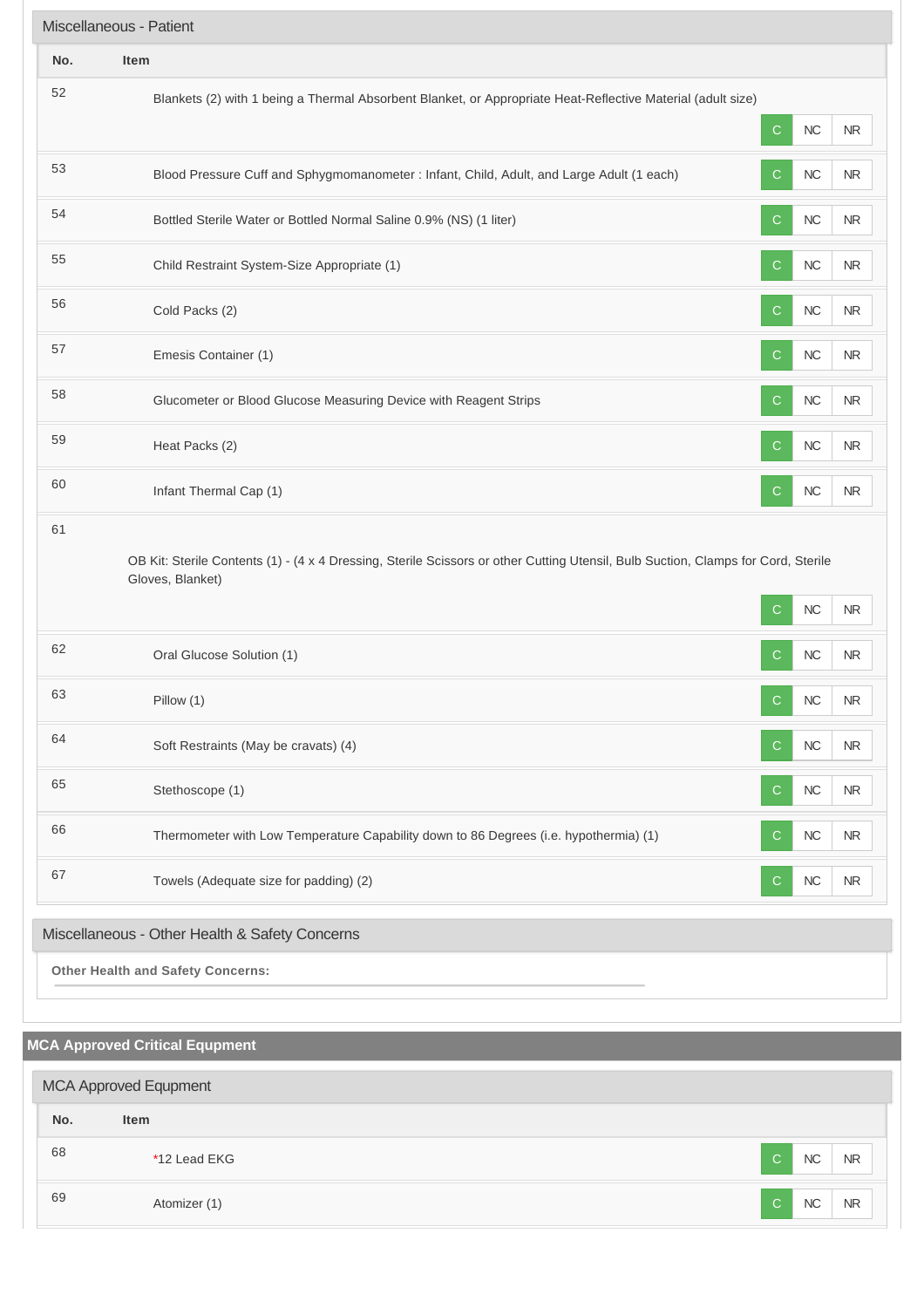70

| Cardiac Monitor that is Portable, Battery Operated and Operational. Includes Patient Cable, Electrodes, and ECG Paper. (Monitor |  |
|---------------------------------------------------------------------------------------------------------------------------------|--|
| must be locked out into AED mode)                                                                                               |  |

|                          | С                                                                  | NC         | NR         |
|--------------------------|--------------------------------------------------------------------|------------|------------|
| *Type                    |                                                                    |            |            |
| Sample                   |                                                                    |            |            |
| *Serial Number           |                                                                    |            |            |
| Sample                   |                                                                    |            |            |
| 71                       | CPAP/BIPAP(1)<br>C                                                 | NC         | <b>NR</b>  |
| 72                       | Hemostatic Agent, FDA and MCA Approved (1)<br>C                    | NC         | NR         |
| 73                       | Impedance Threshold Device (1)<br>С                                | NC         | $\sf NR$   |
| 74                       | Injection Supplies - Sizes Suitable for Pediatrics and Adults<br>С | NC         | <b>NR</b>  |
| 75                       | Medications (Locked & Secured)<br>$\mathbf C$                      | NC         | $\sf NR$   |
| <b>*Medication Names</b> |                                                                    |            |            |
| Sample                   |                                                                    |            |            |
| *Hospital Filled By      |                                                                    |            |            |
| Sample                   |                                                                    |            |            |
| *Date Filled             |                                                                    |            |            |
| Sample                   |                                                                    |            |            |
|                          |                                                                    |            |            |
| *Expiration Date         |                                                                    |            |            |
| Sample                   |                                                                    |            |            |
| 76                       | MI-MEDIC Cards and Length Based Pediatric Dosing Tape<br>C.        | NC         | NR         |
| $77\,$                   | Nebulizer (1)<br>С                                                 | ${\sf NC}$ | $\sf NR$   |
| 78                       | Pelvic Binder (Commercially Approved FDA Device) (1)<br>С          | $\sf NC$   | ${\sf NR}$ |
| 79                       | Syringes (1, 3, 5, 10, and 20 ML) - Multiple of each size<br>С     | $\sf NC$   | ${\sf NR}$ |

# **Instructions and Signature**

#### **Instructions**

The findings from this inspection will be submitted to the Michigan Department of Health and Human Services (MDHHS) to determine compliance with requirements for licensure. This inspection form does not indicate licensure status. The MDHHS upon determination of compliance with applicable statutory and regulatory requirements and standards, will issue the license in accordance with Part 209 of the Public Health Code (PA368 of 1978), as amended.

Items on this inspection form checked "NC" indicates that the item was not clean, was missing, or non-functional at the time of this inspection, causing MDHHS to consider each applicable vehicle to be in violation of Part 209 of the Public Health Code (PA 368 of 1978), as amended. Non-sterile items must be clean and functional. Sterile items must be intact in their package, usable, integrity of package must not be compromised, and must not be expired.

#### **Instructions for Required Corrections**

#### **Non-Compliant (NC)**

If MDHHS makes the determination that a vehicle is non-compliant with equipment items, the agency has 24 hours to bring the vehicle into compliance. If the life support vehicle is not brought into compliance within that time period, the vehicle will be taken